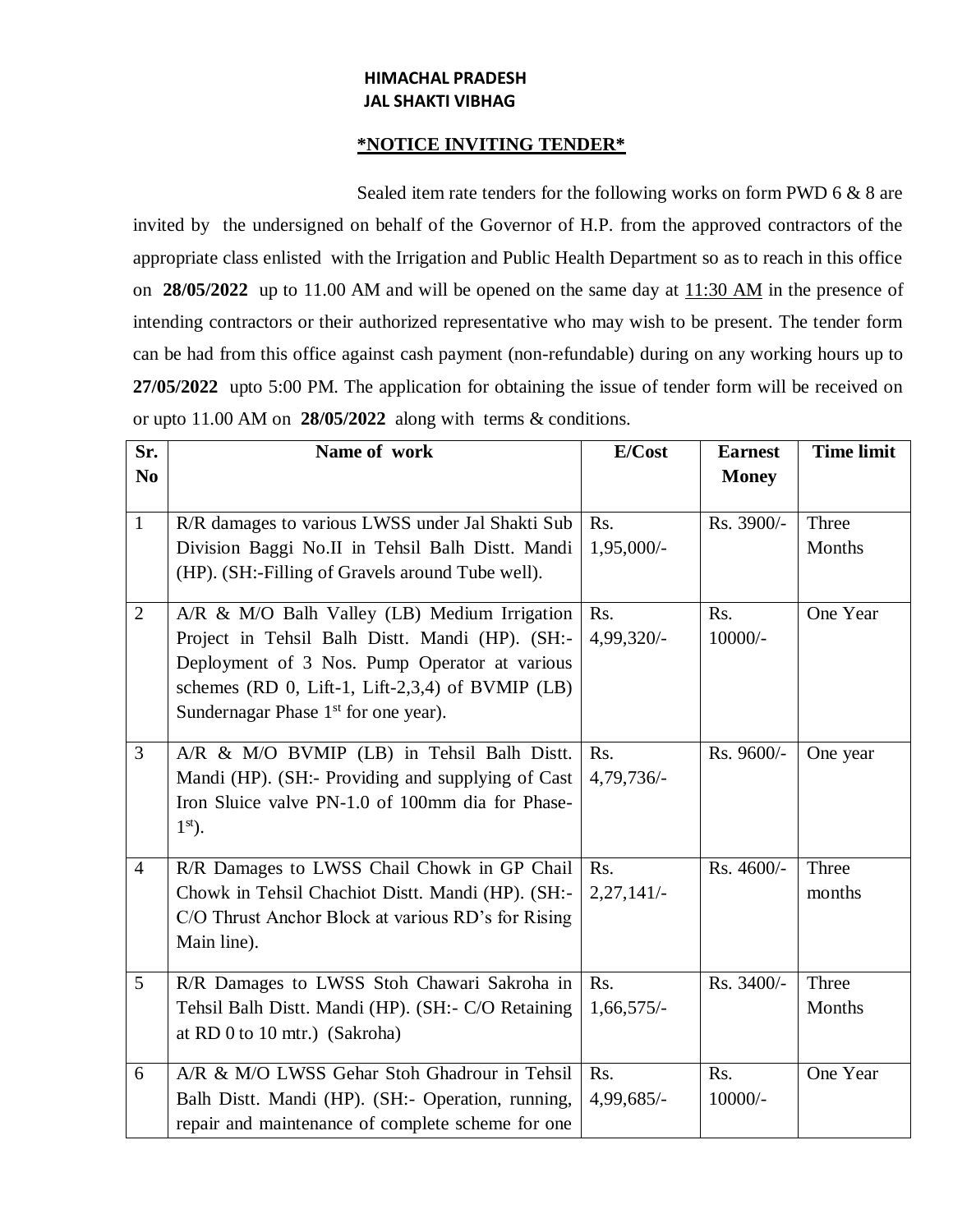|   | year).                                                                                                                                                                                                          |                     |                  |                        |
|---|-----------------------------------------------------------------------------------------------------------------------------------------------------------------------------------------------------------------|---------------------|------------------|------------------------|
| 7 | A/R & M/O LWSS Bah Sihan Chandyal in Tehsil<br>Balh Distt. Mandi (HP). (SH:-Operation, running,<br>repair and maintenance of complete scheme i.c<br>pumping machinery with allied accessories for one<br>year). | Rs.<br>$4,99,685/-$ | Rs.<br>$10000/-$ | One Year               |
| 8 | R/R Damages to LWSS Chail Chowk in GP Chail<br>Chowk in Tehsil Chachiot Distt. Mandi (HP). (SH:-<br>C/O Thrust Anchor Block at various RD's for Rising<br>Main line).                                           | Rs.<br>$2,01,868/-$ | $Rs.4100/-$      | Three<br>Months        |
| 9 | C/O Meeting hall at Baggi in Tehsil Balh Distt.<br>Mandi (HP). (SH:- C/O Retaining wall near meeting<br>hall).                                                                                                  | Rs.<br>$3,15,430/-$ | $Rs. 6400/-$     | Three<br><b>Months</b> |

## **Terms and Conditions.**

- 1. Draft Notice Inviting Tender/ Drawing/ specifications can be seen in the office of the undersigned on any working day between 11.00 A.M/ to 4.00 P.M.
- 2. Ambiguous/ telegraphic/ conditional or tenders by fax shall not be entertained/ considered in any case.
- 3. The contractors/ firms are requested to insert rates in words as well as in figures failing which the Executive Engineer reserve the right to accept/ reject any or all tenders.
- 4. The intending contractors/ firms are requested to see the site of work before submitting the tender.
- 5. The rates of material to be issued by the department will be applicable only upto the validity period of tender. Thereafter prevailing market rates/ store issue rates, at that time, whichever is maximum, shall be charged/ recovered.
- 6. One percent labour cess shall be deducted from each bill.
- **7.** All the tender must be accompanied with earnest money in the shape of shape of NSC/FDR of saving bank account of any post Office/time deposit of H.P. State Co-operative or any Nationalized Bank duly pledged in favour of the undersigned must accompany with each tender. The contractors exempted from payment of earnest money/security deposit in individual case should attach with the application and attested copy of the letter exempting them from the payment of Earnest Money and security deposit. They shall submit an affidavit regarding not to utilized is exempted limit.
- 8. The application form0 should contain the documents i.e. copy of valid enlistment and renewal certificate, Earnest Money, GST No. certificate & Tax PAN Nos.
- 9. The tender form will not be issued to the defaulter contractors.
- 10. The tender form shall be issued up to **27/05/2015** up to 5.00 P.M. & tender received after specified time/date shall not be opened.
- 11. The offer shall remain valid up to 120 days after the opening of the tenders.
- 12. If any of the date mentioned above appears to be local/ gazetted holiday, the same shall be opened on next working day.